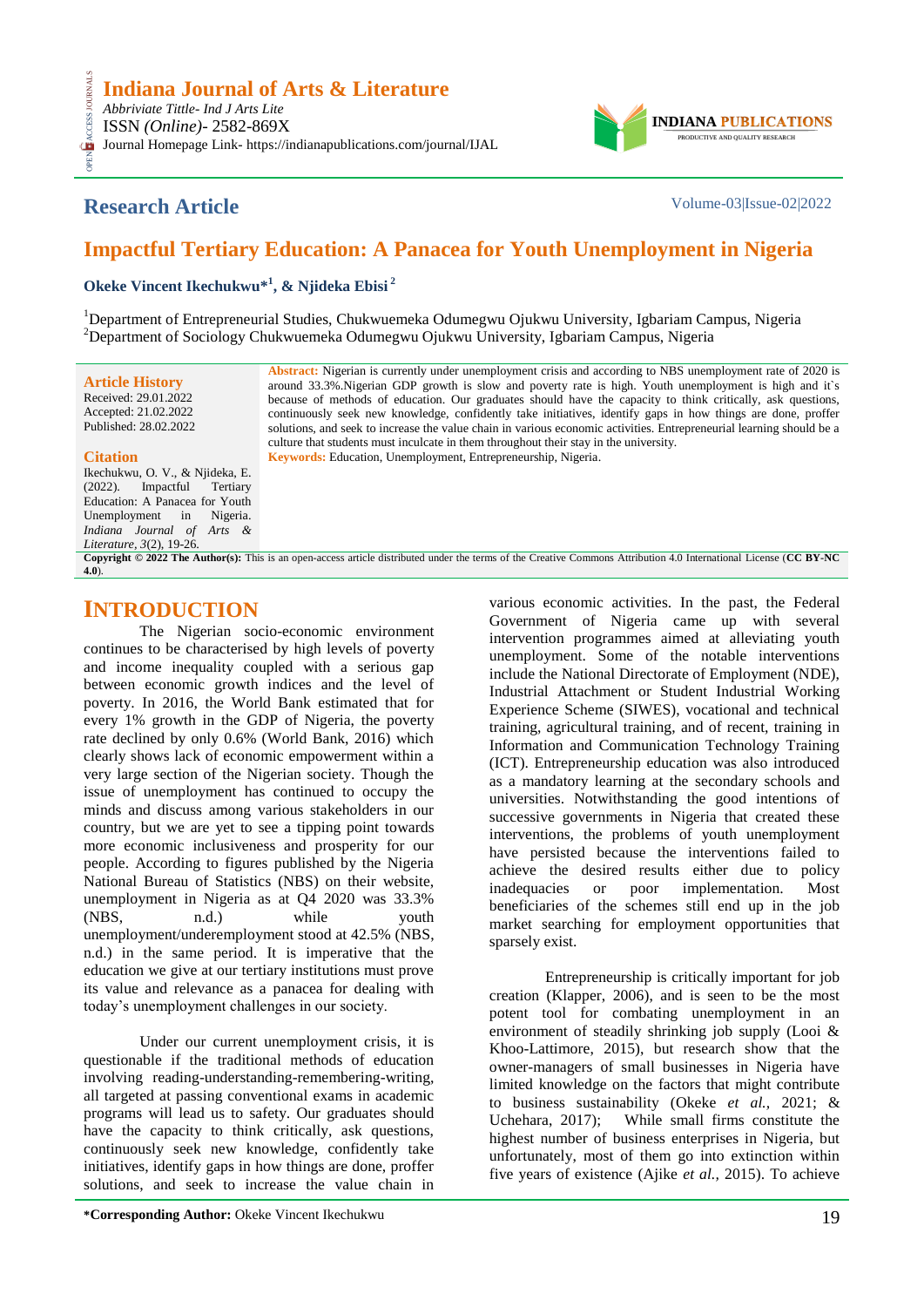the desired goal of sustaining small businesses in Nigeria, we must consciously and systematically develop entrepreneurial leaders through productive educational curricula that will ensure that our graduates are well equipped to establish, grow, and sustain business enterprises

# **CONCEPT OF ENTREPRENEURSHIP**

The term entrepreneurship is quite pliable and could have different meanings depending on the context that it is used. The term came up back in the  $18<sup>th</sup>$ Century then denoting someone who undertakes a project. The origin of the term entrepreneur is said to emanate from the French word "entreprendre" which means 'to undertake'. Since then, scholars and practitioners have defined entrepreneurship in different ways which most times reflect the relevance that authors attach to entrepreneurial factors like trait, style, size of opportunity, and quantum of value that is created. Below are some definitions of entrepreneurship from a diversity of authors across business, academia, media, and the industry.

In the words of Peter F. Drucker as, "What all the successful entrepreneurs have in common is not a certain personality but a commitment to the systematic practice of innovation." (HBS, 2006). Birley & Mzyka (2011) in Financial Times Mastering Series defined entrepreneurship as "A process of identifying opportunity and realizing value from it." Brian Tracy, Chairman CEO of Brian Tracy International; a training and development organizations that has consulted for over 1000 organizations in over 70 countries defined the entrepreneur as "a person who sees an opportunity to serve people in some way with a product or service that they want and need." (Tracey, 2019). In the Harvard Business Review on Succeeding as an Entrepreneur, Bhide (2011) described entrepreneurs from the perspective of making decisions regarding the nature of business they want to do and what capabilities they need to develop. The author said, "Entrepreneurs must make a bewildering number of decisions, and they must make the decisions that are right for them." Hindle (2008) in "The Economist" described entrepreneurship as the "special collection of skills which include a propensity to take risks over and above the normal, and a desire to create wealth."

The most important point in these concepts and definitions is the emphasis placed on the processes that the entrepreneur uses to achieve business objectives rather than the specific trade skills that are required in each circumstance. Drucker's use of the word 'commitment' is a figurative expression that describes the "soul" of entrepreneurship. Commitment is required to light up an entrepreneurial passion, get motivated, acquire the skills, seek the opportunities, take calculated risks, and withstand the challenges. The entrepreneur is

therefore an opportunity seeker who knows how to plan and mobilise resources to actualize the economic values intrinsic in these opportunities whilst withstanding all sorts of challenges that are associated with entrepreneurship endeavours. In the wisdom of economists, they postulated that there are four factors of production namely land, labour, capital, and entrepreneurship. In the same vein, they assigned rewards for each of the factors of production which are rent, wage, interest, and profit respectively. While the rewards for land, labour, and capital can be determinable, we cannot say the same thing for the reward for the entrepreneur. Even though profit has been ascribed as reward for entrepreneurship, but it can also be a loss, which explains why entrepreneurship is often associated with risk-taking.

It is important to note that the application of entrepreneurship skills go beyond the scope of private enterprise. One can take entrepreneurial initiatives while working for others whether in a corporation, partnership, or a sole enterprise. This type of entrepreneurial behaviour within organizations have been described in the literature as 'entrepreneurship', a word coined from the phrase "intra-corporate entrepreneurship" by an American Entrepreneur Gifford Pinchot III in 1978. It is described as a system that allows employees to undertake entrepreneurial responsibilities within a company or any other form of organization (Pinchot, 2020). Just like the traditional Entrepreneur, the Intrapreneurs are equally selfmotivated, proactive, and action-oriented people who take the initiative to pursue creativity and innovation, albeit within organizations either in an individual capacity or as a team effort. So even graduates that are not strong enough to pursue private enterprise can still make creative and innovative contributions to any organization they find employment by applying the substantive entrepreneurial skills that they acquired from the university.

### **Determinants of Entrepreneurship Behaviours**

Evidence in literature suggests that sociocultural factors like family history, social environment, ethnicity, and economic circumstances may stimulate entrepreneurial behaviour in young people (Looi & Khoo-Lattimore, 2015). Some of these factors may be universal, while some may be culture specific. For example, in Nigeria, certain ethnic groups are known to be more entrepreneurial oriented than others and such disparity also exists across different communities and families from the same ethnic grouping. Naffziger *et al.* (1994) identified several factors that determine someone's predisposition to entrepreneurial behaviour. Some of these factors include personal traits, personal environment (family status, sex, entrepreneurial family background and education) business environment (societal attitudes, economic climate, availability of accessible funds, and entrepreneurship-supportive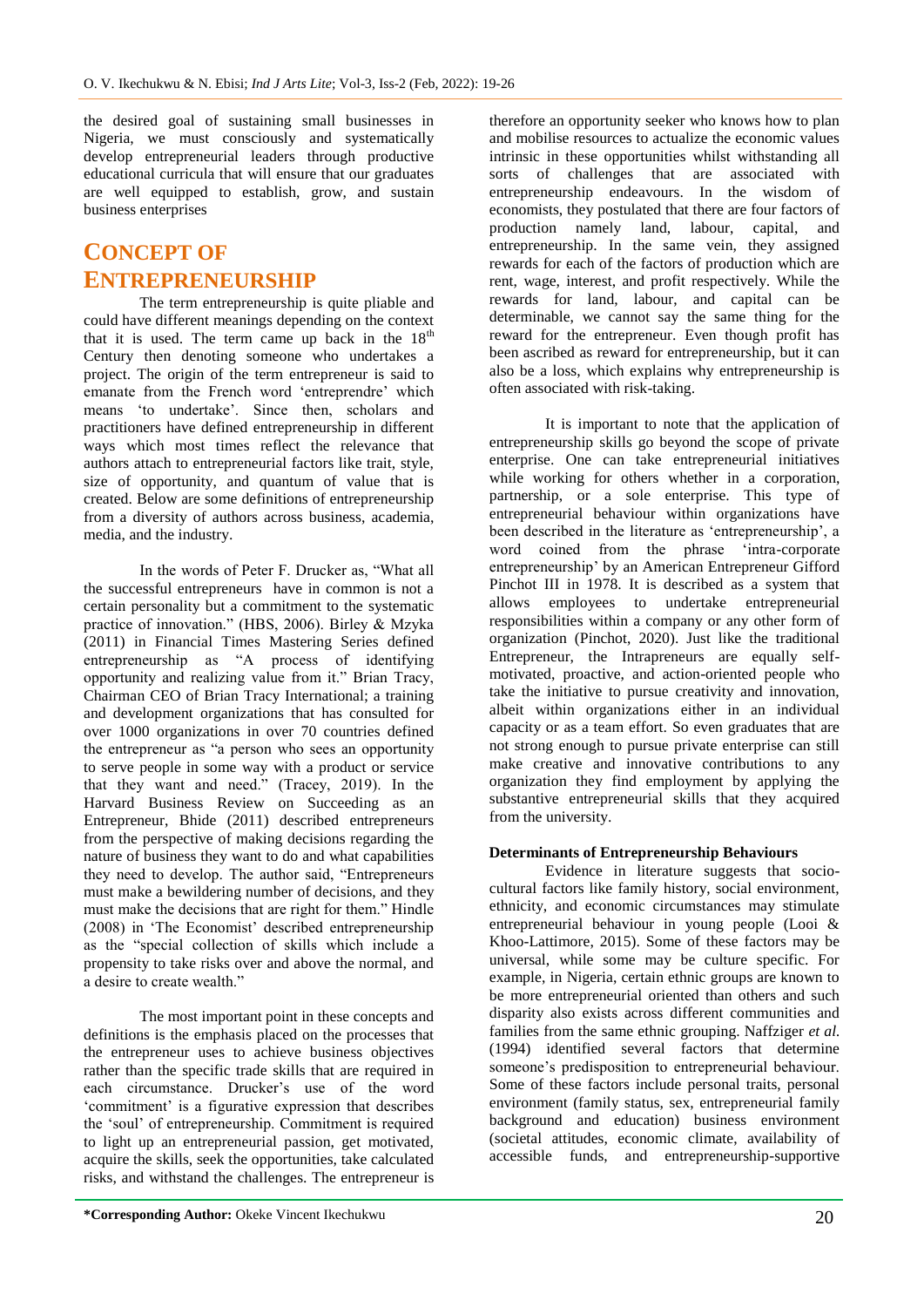network), ideas, personal goals, and perception of future entrepreneurial outcomes.

There are also arguments on whether entrepreneurs are born or made (Looi & Khoo-Lattimore, 2015). These arguments are supported by several examples of families where entrepreneurship runs in their lineage. Companies like General Motors (founded by Wlliam C. Durrant in 1908), Ford (founded by Henry Ford in 1903), Toyota (founded by Kiichiro Toyoda in 1937) etc, all began with the entrepreneurial efforts on one man while successive generations have maintained the same entrepreneurial drives which have resulted in very large global corporations today. There is no doubt that people with exceptional skills exist: people that are self-starters with strong drive towards personal enterprise, sometimes even without education. But these specially gifted people are insignificant to make the required economic impact in the larger society that is suffocated by unemployment. One must not be naturally endowed with entrepreneurial skills or be a child of an entrepreneur to develop the drive to take advantage of the opportunities that prevail in the current generation. Indeed, entrepreneurs can be made through effective coaching, mentoring, or self-development.

It is already established in literature that entrepreneurship education can positively impact entrepreneurial outcomes from learners (Ndofirepi, 2020; & Patricia & Silangen, 2016) irrespective of their socio-cultural backgrounds. Entrepreneurial education should focus on increasing students' awareness towards entrepreneurship and proactively supporting them to develop critical entrepreneurial skills (not just nuts and bolts), as well as highlighting entrepreneurship as an option for earning a living irrespective of the student"s underlying academic discipline. Students of all academic disciplines should be taught how to think outside the box, how to transform ideas into practice, how to acquire and utilise resources, networking, social intelligence, and how to collaborate or partner with others. The key objective being to prepare them to be useful to themselves and the society upon graduation.

The World Bank has identified comprehensive skills set that are required to enhance employability and labor productivity which will make countries to become more economically competitive in the  $21<sup>st</sup>$  Century. These skills set include cognitive skills, socio-emotional skills, technical skills, and digital skills (World Bank, n.d.). Cognitive skills imply understanding complex ideas, adapting effectively to the environment, learning from experience. Cognitive skills induce creativity, critical thinking, and problem-solving capabilities. Socio-emotional skills helps one to effectively deal with interpersonal and social situations including leadership, teamwork, self-control, and perseverance. Technical skills are task-specific, while digital skills impact the ability to appropriately access, manage, understand, integrate, communicate, and evaluate information. It means that even when young people are disadvantaged

due to personal, social environment, or cultural circumstances, our universities can use skills-based education curriculum to address any such shortcomings, fill the gaps, and produce confident and competent graduates that can make a difference in the society.

# **Entrepreneurship Education in Nigeria**

educational systems. acquisition of trade skills and entrepreneurship learning are most times used interchangeably. Though these two concepts are somehow related, but they are not the same. While trade skills prepare students for specific tasks, entrepreneurial learning is supposed to build foundational skills that will enable graduates to identify, evaluate, and exploit economic opportunities that are abound in the society. Before we discuss entrepreneurship education in the universities, it is important to understand what happens at the secondary level.

### **Entrepreneurship Education at Secondary School Level**

The curriculum introduced in Senior Secondary Education system for Trade and Entrepreneurship studies by the Nigerian Educational Research and Development Council (NERDC) focused on 37 trade subjects that teach specific technical skills but referenced in the curriculum as entrepreneurship courses. This curriculum makes it mandatory for students in Senior Secondary Schools to enrol in one entrepreneurship subject. The NERDC prides itself as the think tank of the Nigerian educational system providing the guide for curriculum development and its implementation for basic and secondary education in Nigeria. However, their approach to entrepreneurship learning have not provided the foundation for young people to acquire personal qualities such as the ability to take initiatives, innovation, creativity, and collaborative culture which are critical skills for identifying, evaluating and exploiting entrepreneurship opportunities in those trades that the curriculum is supposed to train them.

In contrast, the United Nations Development Organization (UNIDO) introduced an Entrepreneurship Curriculum Program (ECP) in several African countries including Angola, Cape Verde, Mozambique, Namibia, Rwanda, and Uganda, etc. (UNIDO, n.d.) which focused more on personal development than trade skills. Under the nationwide programme, entrepreneurship was introduced as a compulsory subject in secondary schools (general, technical, or vocational) aimed at developing entrepreneurship culture and skills among young people towards building the foundation for a sustainable and dynamic private sector. By implementing the ECP, young people acquire personal qualities such as the ability to take initiatives, innovation and creativity, willingness to take calculated risks, self-confidence, and ability to collaborate with others. They learn to save, invest, and grow their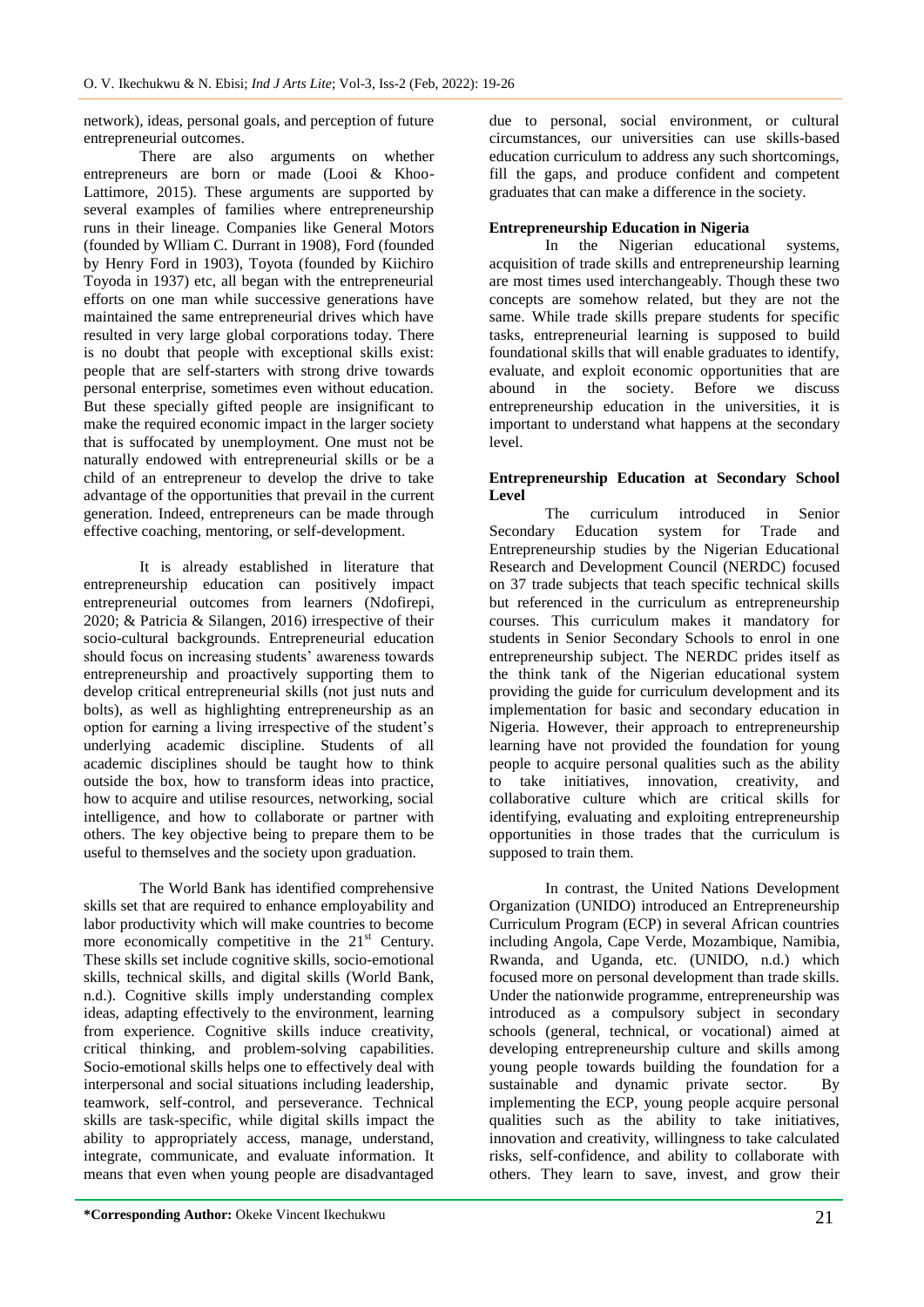investments. They enhance their technical thinking and learning capability. These competencies help them to select and shape their career path, as employees or entrepreneurs. The curriculum is action-oriented; with a very significant part of the programme dedicated to practical research into identifying business opportunities in communities, assessing resources for setting up and steering a business, and learning from successful entrepreneurs both in the classroom and within their companies.

A comparison of the entrepreneurial strategy of NERDC in Nigeria and the ECP implemented by UNIDO in some African countries shows very clear differences in teaching of entrepreneurship education at the secondary school level. While the ECP emphasises entrepreneurial skills, the Nigerian curriculum emphasis trade skills. There is a difference between acquiring a skill and understanding how to turn these skills into economic benefits. Entrepreneurial learning is much broader than acquiring skills on specific trades. Research shows that some non-trade skills such as behavioural traits, social networking, business skills, independence, and motivation can predict entrepreneurial success (Lucaa *et al.,* 2012).

### **Entrepreneurship Education at University Level**

Entrepreneurship education in Nigerian universities is regulated by the National University Commission (NUC). The Entrepreneurship Development Division of the NUC has a mandate which includes the following (https://www.nuc.edu.ng/)

- To encourage strong collaborative ties between academia and Industry in the area of skilling and entrepreneurship towards creating sustainable opportunities for creativity and innovation in Nigerian Universities.
- To promote the entrepreneurial university concept and foster student internship programmes that guarantee the acquisition of specific sectorial skills for employability.
- To facilitate University Industry partnerships in the areas of curriculum development and review to embed entrepreneurship training and skills developments.
- To engage with corporate bodies; Banks, Telecommunication, etc. to sponsor and brand incubation centres as part of the entrepreneurship study centres in Nigerian Universities.
- To facilitate the engagement with CBN, BOI, DBN, BOA, TET fund etc. towards aligning the various graduate SME loan schemes with the university entrepreneurship programmes.

Based on this mandate, and in compliance with the directives of the Federal Government of Nigeria regarding compulsory entrepreneurship education in Universities, the NUC rolled out a policy directing Universities to establish Entrepreneurial Study Centres (ESCs), with a degree programme in entrepreneurship, and general studies (GST) programmes for all academic disciplines. The GST was intended as a benchmark for minimum academic standards in entrepreneurship studies for all undergraduate academic programmes in Nigerian Universities. The objectives were to help address the increasing rate of youth and graduate unemployment, over dependence on white collar jobs, dwindling economic growth and improvement in the overall national development. Whilst there is multiplicity of opinions on the adequacy and relevance of this policy and the associated GST curriculum for a university-wide entrepreneurial education, the learning outcomes remains a yardstick to measure the extent of achievement of the intended objectives. It is difficult to contemplate how a narrative-based learning of these topics will provide an imp active entrepreneurship education that can equip students with the creative and critical thinking skills to identify, evaluate, and exploit business opportunities in their different fields. The glaring reality is that the implementation of this policy has failed to yield the desired results. To bring more perspectives into this discussion, it is imperative to look at a typical curriculum issued by the NUC under the compulsory GST programme, using the course content issued by NUC for entrepreneurship studies in the Nigeria university system referred to as GST 301 (NUC, n.d.). The course content was structured in three modules, each module consisting of two or more sessions. In tables 1-3, I have summarised the topics for each session, its learning objectives, and selfassessment questions at the end of each session.

From tables 1-3, it can be argued that the learning objectives of the GST curriculum is not adequate to impact critical entrepreneurial skills on students. A good way to evaluate learning outcomes is to look at the nature and relevance of the questions that are used to assess the learning experience achieved by students at the end of the course. In this case, the assessment questions are mostly multiple choice with a few essay questions adopting the usual words like discuss, describe, list, explain, etc that can be associated with narrative learning. Thus, I do not see how the learning experience from the GST curriculum can produce successful entrepreneurs in its real sense which could explain why the entrepreneurship policy has failed to achieve the intended economic outcomes.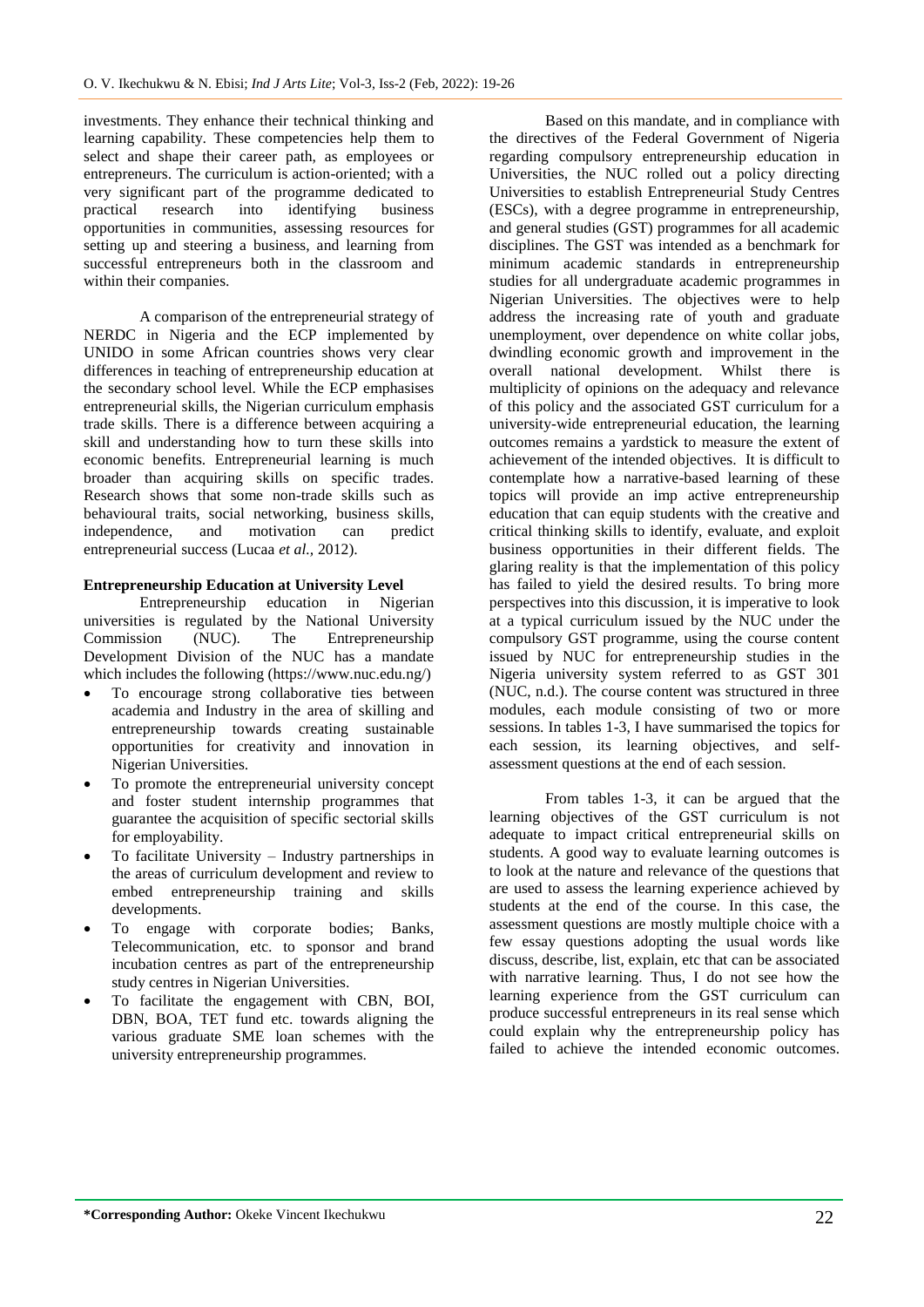| Table 1         |                                                                                  |                                                                                                                                                                                                                                                                                                                                                                                         |                                                                                                                                                                                                                                               |  |  |
|-----------------|----------------------------------------------------------------------------------|-----------------------------------------------------------------------------------------------------------------------------------------------------------------------------------------------------------------------------------------------------------------------------------------------------------------------------------------------------------------------------------------|-----------------------------------------------------------------------------------------------------------------------------------------------------------------------------------------------------------------------------------------------|--|--|
| <b>Sessions</b> | <b>Topic</b>                                                                     | <b>Learning outcomes</b>                                                                                                                                                                                                                                                                                                                                                                | <b>Self-Assessment Questions</b>                                                                                                                                                                                                              |  |  |
| Session 1       | Origin and Concepts of<br>Entrepreneur and<br>Entrepreneurship                   | 1.1 Define and use correctly all the key words,<br>Discuss the origin of entrepreneurship, Discuss<br>an overview of the various definitions of<br>Entrepreneur and Entrepreneurship, differentiate<br>between Entrepreneur and Entrepreneurship,<br>types of entrepreneurs,<br>List<br><b>State</b><br>the<br>characteristics of a successful entrepreneur,<br>Roles of Entrepreneurs. | Based on 10 multiple choice<br>questions; e,g.<br>An entrepreneur who starts a<br>business with a fresh idea is<br>simply performing a role. (a)<br>leadership<br>(b)<br>resource<br>allocator (c) directing and<br>controlling (d) visionary |  |  |
| Session 2       | Entrepreneurial<br>Motivations,<br>variables,<br>creativity<br>and<br>innovation | Define and use correctly all the key words,<br>Discuss the motivational and non-motivational<br>influences<br>entrepreneurship,<br>Identify<br>on<br>entrepreneurship variables, Define Creativity<br>and innovation, Explain creativity process,<br>Discuss various forms, classifications. And<br>phases of innovation.                                                               | Multiple<br>choice<br>plus<br>essay<br>E,g. essay question<br>Identify three nonmanagerial<br>roles of an entrepreneur.<br>Write short notes on two of<br>them.                                                                               |  |  |
| Session 3       | Concept of Business and<br><b>Business</b><br>Environment                        | Define and correctly use all the key words, Give<br>various definitions of the concept 'business',<br>identify and discuss the components of the<br>business environment; Identify the internal and<br>external environment factors, Describe the<br>process of scanning and analyzing business<br>environment using SWOT, Identify the factors<br>to consider under<br><b>SWOT</b>     | Assessed<br>with<br>10<br>multiple choice<br>questions;<br>E,g.<br>The<br>business<br>environment<br>can<br>be<br>broadly classified<br>three $(c)$ four $(d)$ five                                                                           |  |  |
| Session 4       | of<br><b>Business</b><br>Forms<br>Ownership and<br>Legal<br>Implications         | Define and use correctly all the key words<br>printed in bold; Define sole proprietorship;<br>discuss its advantages and disadvantages;<br>partnership,<br>Explain<br>types,<br>formation,<br>dissolution of partnership; Explain limited<br>liability companies.                                                                                                                       | 10 multiple choice questions.<br>E,g. The<br>Minimum number required<br>to start a sole proprietorship<br>(a) One (b) two $(c)$ seven $(d)$<br>twelve.                                                                                        |  |  |
| Session 5       | Teamwork, Group<br>Dynamic<br>and<br>Entrepreneurship                            | Define and correctly use all the key words;<br>Define team building<br>and identify the<br>characteristics of teams; Define a group and<br>theories of group formation; List types of group;<br>explain advantages and disadvantages of group.                                                                                                                                          | Multiple choice: E.g.<br>$\mathsf{A}$<br>team with different levels of<br>hierarchy can be regarded<br>as: (a) Horizontal team (b)<br>Vertical team (c) Special<br>Purpose team<br>(d) Football team                                          |  |  |

**Table 1**

**Table 2**

| <b>Sessions</b> | <b>Topic</b>                                                                                              | <b>Learning outcomes</b>                                                                                                                                                                                                                                                                                                                                                   | <b>Self-Assessment Questions</b>                                                                                                                                                                                                     |
|-----------------|-----------------------------------------------------------------------------------------------------------|----------------------------------------------------------------------------------------------------------------------------------------------------------------------------------------------------------------------------------------------------------------------------------------------------------------------------------------------------------------------------|--------------------------------------------------------------------------------------------------------------------------------------------------------------------------------------------------------------------------------------|
| Session 1       | The Roles of Vision,<br>Mission<br>and<br>Objectives In<br>Entrepreneurship<br>Development                | Define and correctly use all the key words;<br>Define vision, components of vision and<br>importance of vision; Define mission statement<br>and characteristics; State the meaning of<br>organizational goals and objectives                                                                                                                                               | Multiple choice E.g.<br>Which of the following is<br>not a feature of vision?<br>(a) short (b) succinct (c)<br>inspiring (d) ambigous                                                                                                |
| Session 2       | Roles<br><b>The</b><br>of<br>Government and<br><b>Business</b><br>Regulatory<br>Agencies<br>In<br>Nigeria | Explain Business Regulatory/Legal role of<br>Nigeria;<br>Define<br>Government<br>in<br>Promotional/Supportive Roles; Explain the<br>Government<br>for<br>reasons<br>regulation/promotion/supportive roles; List and<br>explain the benefits of government roles;<br>Identify and discuss functions of five regulatory<br>bodies in Nigeria; List other regulatory agencies | Multiple<br>choice<br>plus essay<br>E,g. The organisation that is<br>with<br>the<br>concerned<br>registration of<br>Business in Nigeria is (a)<br><b>EFCC</b><br>(b)<br>Standard<br>Organisation of Nigeria<br>(c) Corporate Affairs |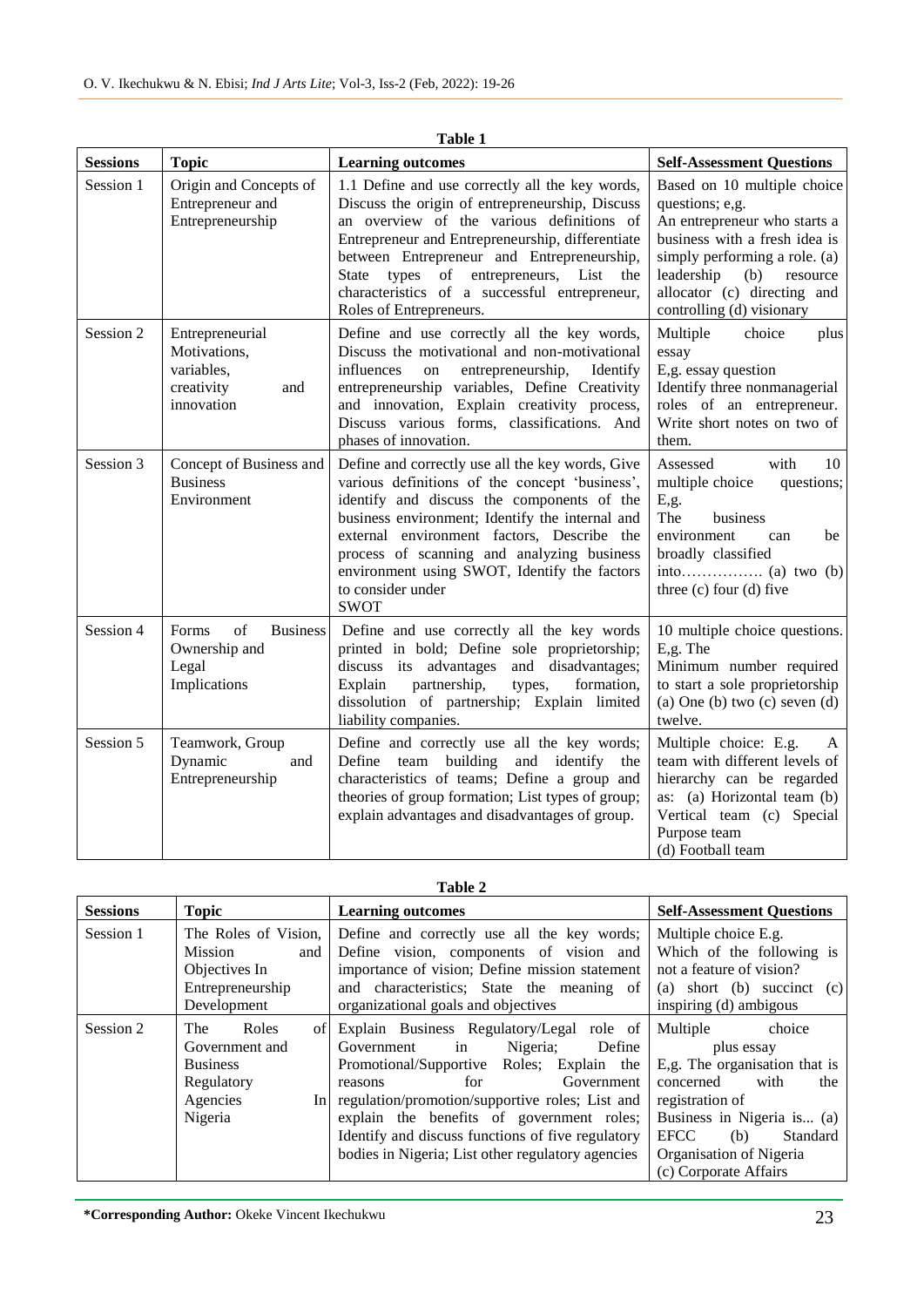|           |                                                                      |                                                                                                                                                                                                                                                                                                                                                                                                                                                                                | Commission (d) ICPC                                                                                                                                                                                                 |
|-----------|----------------------------------------------------------------------|--------------------------------------------------------------------------------------------------------------------------------------------------------------------------------------------------------------------------------------------------------------------------------------------------------------------------------------------------------------------------------------------------------------------------------------------------------------------------------|---------------------------------------------------------------------------------------------------------------------------------------------------------------------------------------------------------------------|
| Session 3 | <b>Writing Business</b><br>Plan<br>and<br><b>Feasibility Studies</b> | Define and correctly use all the key words;<br>Discuss feasibility studies and its importance;<br>Explain the components of feasibility studies;<br>Discuss business plan; Explain the need for and<br>benefits of business plan.                                                                                                                                                                                                                                              | Multiple choice plus essay:<br>E.g<br>The type of business you are<br>planning should be stated<br>under - (a) Description<br>of<br>business<br>the<br>(b)<br>Marketing (c) Organisation<br>(d) All of the above    |
| Session 4 | Sources<br><b>Business Finance</b>                                   | of Define and explain correctly all the key words;<br>Explain the criteria for acquisition<br>and<br>allocation of funds; List and explain the<br>personal and family sources of funds; Define<br>internal sources of fund; Identify the different<br>classifications of external sources of funds;<br>Explain the basic requirements for seeking a<br>loan facility; Recognize how small and medium<br>enterprises are funded in Nigeria; Identify the<br>challenges of SMEs. | 10 multiple choice questions.<br>E,g.<br>Factors affecting the sources<br>of business finance include<br>all except. (a) Cost of<br>(b) Government<br>finance<br>policy (c) Risk involved (d)<br>Economic condition |
| Session 5 | Ethics<br>in<br>Entrepreneurship                                     | Discuss the philosophical background of<br>business ethics; identify concepts in business<br>ethics; discuss corporate ethics policies; explain<br>business<br>ethics;<br>international<br>state<br>the<br>importance of business ethics; Explain the role<br>of ethics in resolving conflicting interests in<br>business.                                                                                                                                                     | Multiple<br>choice;<br>E, g.<br>Conflicting<br>cultural<br>standards can occur with<br>regard to: (a) child labour<br>discrimination<br>(b)<br>(c) paying bribes (d) all.                                           |

**Table 3**

| <b>Sessions</b> | <b>Topic</b>                                           | <b>Learning outcomes</b>                                                                                                                                                                                                                                                                                                                                                                                                                | <b>Self-Assessment Questions</b>                                                                                                                                                                                                                                                                                                                                                                                   |
|-----------------|--------------------------------------------------------|-----------------------------------------------------------------------------------------------------------------------------------------------------------------------------------------------------------------------------------------------------------------------------------------------------------------------------------------------------------------------------------------------------------------------------------------|--------------------------------------------------------------------------------------------------------------------------------------------------------------------------------------------------------------------------------------------------------------------------------------------------------------------------------------------------------------------------------------------------------------------|
| Session 1       | Some Successful<br>Nigerian<br>Entrepreneurs           | Define and correctly use all the key words;<br>Explain the origin of contemporary Nigeria;<br>Describe the development of entrepreneurship<br>in Nigeria; Differentiate between the ordinary<br>entrepreneur and social entrepreneur; Identify<br>and discuss notable Nigerian entrepreneurs<br>social entrepreneurs; Describe the<br>and<br>peculiarities of Nigerian business environment<br>as it affects the Nigerian entrepreneur. | Multiple choice plus theory questions<br>Briefly describe evolutionary processes<br>in Nigeria; List the major functions of a<br>social entrepreneur; What are<br>the<br>peculiar challenges confronting the<br>Nigerian<br>Entrepreneur; List at least Nigerian<br>Social Entrepreneur and describe the<br>area of business of any of them.                                                                       |
| Session 2       | Economic<br>Development<br>through<br>Entrepreneurship | Discuss the importance of entrepreneurship to<br>economic development; List the roles of<br>entrepreneurship in nation building; Discuss<br>the roles of entrepreneurship in economic<br>development; Discuss Vision<br>$20 - 20 - 20$                                                                                                                                                                                                  | Multiple choice plus theory questions<br>Why is importance of entrepreneurship<br>in the economic development of a<br>nation; What are the different roles<br>perform by the entrepreneur in the<br>economic development in any society;<br>What<br>is<br>the<br>linkage<br>between<br>entrepreneurship<br>and<br>functional<br>education; In what ways is vision 2020-<br>20 relevant to entrepreneurship in Nig. |

# **DISCUSSION AND RECOMMENDATIONS**

There is no doubt about the good intentions of government in advancing this university-wide policy. Unfortunately, the only prominent outcome of this initiative is the inclusion of a degree program in entrepreneurship in the universities, with few students receiving education to acquire this degree, most of whom may not be able to evaluate a business opportunity or to prepare a basic business plan upon graduation. The so-called entrepreneurship centres that arose from this policy are in most cases empty buildings with limited equipment, which in some cases are already in a terrible state of dilapidation.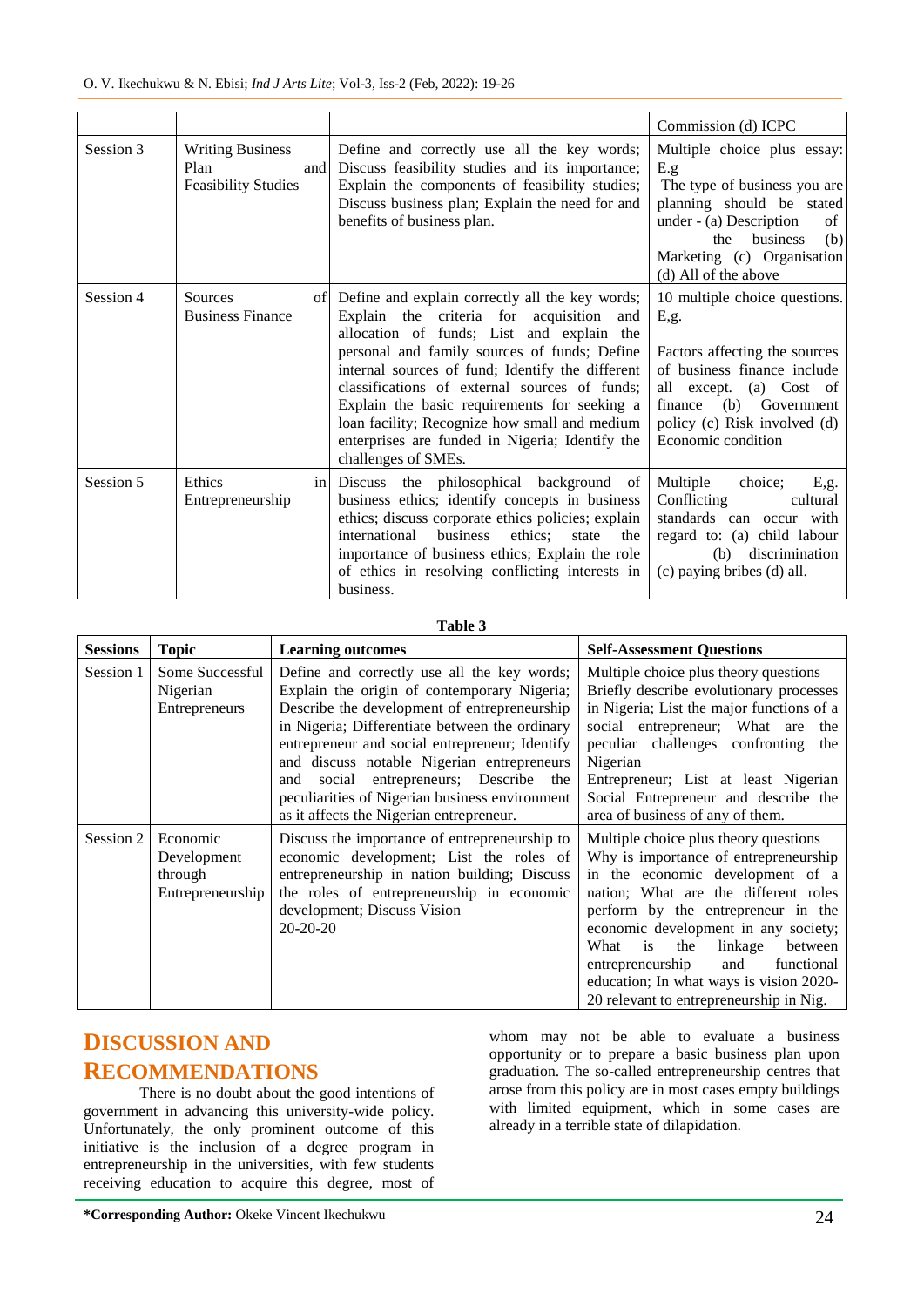The NUC needs to revisit the existing policy and audit its implementation and outcomes focusing on the following.

- Suitability and Sufficiency of the policy.
- Relevant experience of policy makers
- Any inputs from industry and practicing entrepreneurs
- Audit the extent of implementation of the policy
- Did government provided the intended and required resources?
- Have the outcomes been measured against the objectives?
- What went wrong and how do we fix it.

Nigerian universities should focus on impacting entrepreneurial skills and not trade/vocational skills. We should aim to produce 'officers' and not "soldiers." Sometimes we tend to confuse entrepreneurship skills with trade skills, but both are fundamentally different. While entrepreneurial skills equip one to identify, evaluate and exploit business opportunities of diverse backgrounds, trade skills are most times related to job-specific training that results in the ability to perform specific tasks or group of tasks for oneself or for others. In Nigeria, there are technical and vocational schools at both secondary and tertiary levels that provide training leading to various levels of trade tests and certifications. Unfortunately, we are duplicating these efforts at the universities such that these trade skills have become synonymous with the general understanding of what entrepreneurship education represents.

The Universities should emphasise impactful entrepreneurial education that will produce opportunityseeking instead accidental entrepreneurs. The consequences of our current curriculum which ignores the development of basic entrepreneurial skills across all disciplines of learning is that fresh graduates become accidental entrepreneurs for lack of available white collar jobs which would have been their preference. The opportunity-seeking entrepreneur is trained and equipped to seek and exploit new opportunities or expand under-exploited opportunities whereas the accidental entrepreneur dabbles into any accessible business for self-sustenance or in some cases as a stopgap while searching for paid employment.

## **CONCLUSION**

Entrepreneurship education in Nigeria has faced a lot of challenges. Some of the obstacles to effective entrepreneurship education especially at the university level include inadequate trainers or little knowledge of entrepreneurship by the university lecturers, funding issues, negative attitudes towards entrepreneurship education, as well as challenges in curriculum development and implementation (Adenike, 2016; & Olorundare & Kayode, 2014). Dealing with these challenges require concerted efforts from all stakeholders including the NUC, the University administration, the students, and the industry.

Finally, it is not enough for students to take introductory courses from the department of entrepreneurship just like the NUC"s developed GST 301. Entrepreneurial learning should be a culture that students must inculcate in themselves throughout their stay in the university. Students should be made to acquire a diversity of skills that encourage entrepreneurial behaviour including but not limited to self-confidence, comportment, discipline, habit of continual learning, good listener, savings culture, interpersonal relationships, team working, managing emotions, and how to seek and find information. These behavioural attributes when combined with the skills of critical thinking, creativity, and innovation will increase the chances of our graduates turning into successful entrepreneurs either working for themselves or working for others.

## **REFERENCES**

- 1. Adenike, A. (2016). Challenges of Entrepreneurial Education in Nigerian Universities: Towards a Repositioning for Impact. *Journal of Educational and Social Research, 6*(1), 208.
- 2. Ajike, E. O., Nnorom, G. K., Kwarbai, J. D., &Egwuonwu, T. K. (2015). Intellectual capital and performance sustainability of SMEs in Lagos Nigeria. *International Journal of Advanced Studies in Business Strategies and Management, 4*(1), 77- 88.
- 3. Bhide, A. (2011). *Succeeding as an entrepreneur: The Question Every Entrepreneur must answer*. Havard Business Review, Boston, MA
- 4. Birley, S., & Muzyka, D. (2011). *Mastering Entrpreneurship. Financial Times MasteringSeries*, Croydon, UK: CPI Group
- 5. Havard Business Review (2006). *Classic Drucker*. HBS Publishing, Boston MA
- 6. Hindle, T. (2008). *Guide to Management Ideas and Gurus*. The Economist, Profile Books London
- 7. Klapper, L. (2006). Entrepreneurship. Viewpoint: Public Policy for the Private Sector; Note No. 313. *World Bank*, Washington, DC. https://openknowledge.worldbank.org/handle/1098 6/11174
- 8. Looi, K.H., & Khoo-Lattimore, C. (2015). Undergraduate students' entrepreneurial intention: Born or made? *Int. J. Entrepreneurship and Small Business, 6*(1), 1-20.
- 9. Lucaa, M. R., Cazana, A., & Tomulescua, D. (2012). To be or not to be an entrepreneur, *Procedia - Social and Behavioral Sciences, 33*, 173 – 177.
- 10. Naffziger, D.W., Hornsby, J.S., & Kuratko, D. F. (1994) "A proposed research model of entrepreneurial motivation. *Entrepreneurship: Theory and Practice, 18*(3), 29-42.